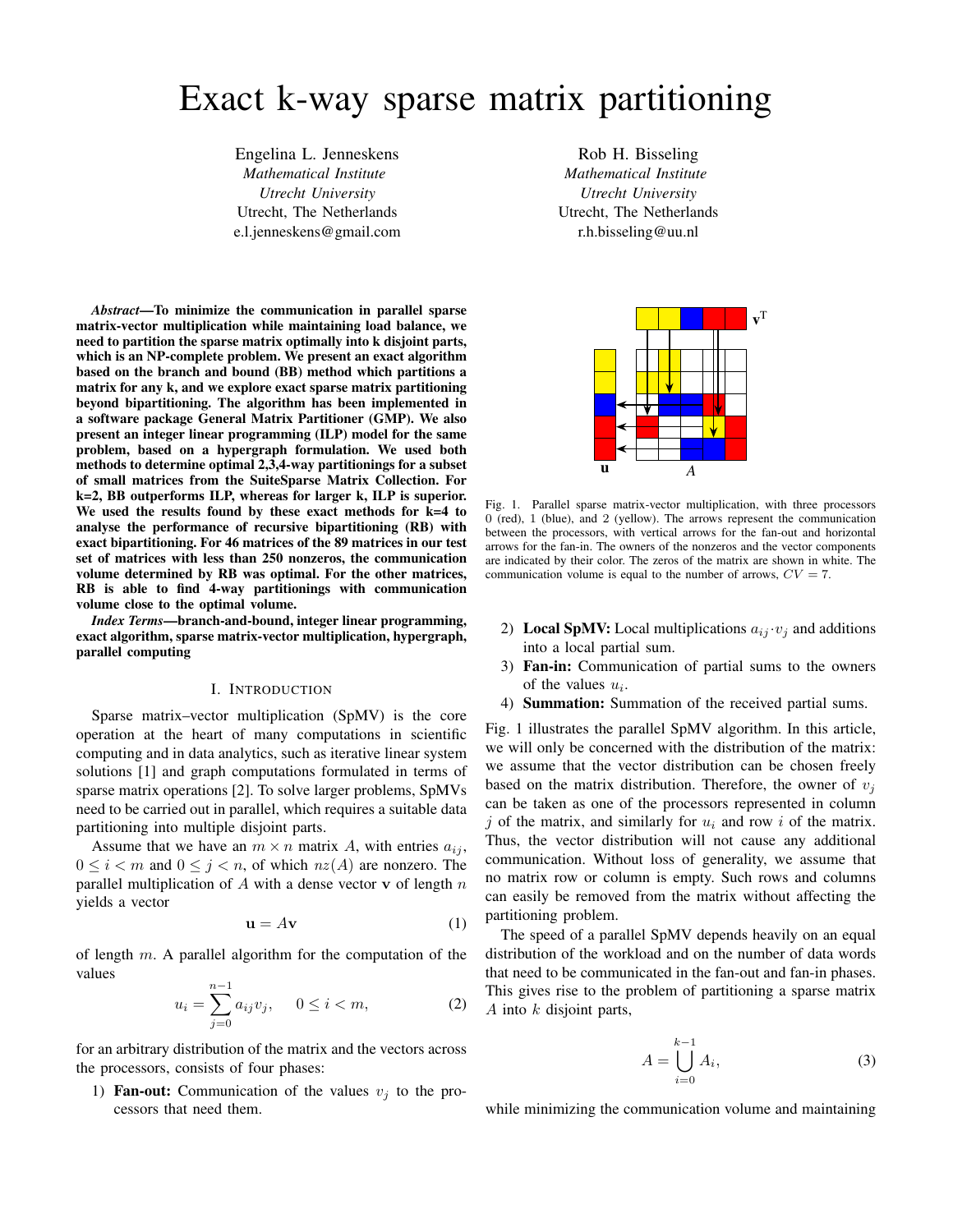Fig. 2. An optimal 3-way partitioning of the matrix from Fig. 1, with communication volume  $CV = 4$ . The load imbalance parameter was set to  $\epsilon = 0.03$ .

the load balance, expressed by the constraint

$$
nz(A_i) \le (1+\epsilon) \left\lceil \frac{nz(A)}{k} \right\rceil, \quad 0 \le i < k. \tag{4}
$$

Here,  $\epsilon \geq 0$  is the *load imbalance parameter*. It is set beforehand, often to a value  $\epsilon = 0.03$ . The ceiling function is used to make sure that a valid partition is possible even when  $\epsilon = 0$ . This problem is called the *sparse matrix partitioning problem*. If we define  $\lambda_j^c$  to be the number of different processors that own an element in column  $j$  of  $A$ , then the communication volume of this matrix column is  $\lambda_j^c - 1$ , since during the fan-out one of these processors sends  $v_j$  to the others. Similarly, the communication volume of a row  $i$  during the fan-in is equal to  $\lambda_i^r - 1$ , with  $\lambda_i^r$  the number of processors owning a nonzero in row  $i$ . The total communication volume of a partitioned  $m \times n$  matrix A in the parallel SpMV then equals

$$
CV(A) = \sum_{i=0}^{m-1} (\lambda_i^r - 1) + \sum_{j=0}^{n-1} (\lambda_j^c - 1).
$$
 (5)

Different partitionings of the same matrix can have a large difference in communication volume. In Fig. 2, an optimal 3 way partitioning of the matrix from Fig. 1 is shown, which has  $CV = 4$ , while the partitioning in Fig. 1 has  $CV = 7$ .

The sparse matrix partitioning problem has been shown to be NP-complete for fixed  $\epsilon$ , already for  $k = 2$  [3]. Therefore, only relatively small problems can be solved to optimality, while for larger problems a heuristic algorithm is necessary. Solving small problems may not seem very useful, but the solutions to these small problems can be used to analyse the performance of heuristic methods. For instance, it was shown in [3] for a set of 839 test matrices from the SuiteSparse collection [4] that combining the mediumgrain (heuristic) method from the Mondriaan package [5], [6] with the (heuristic) hypergraph partitioner from the PaToH package [7] yields on average results within 10% of optimality; this justifies the practical use of such heuristic solvers for bipartitioning, presumably also for larger problems.

The communication requirements of sparse matrix partitioners can be modeled exactly by formulating the partitioning problem in terms of hypergraphs. The problem can then be solved by using one of the currenly available sequential hypergraph partitioners hMetis [8], PaToH [7], Mondriaan [5], KaHyPar [9], [10], and the parallel partitioner Zoltan [11].

A recent exact solver for the sparse matrix partitioning problem is MondriaanOpt [12], a branch-and-bound (BB) bipartitioner that branches on the possible choices for a row or column, which is either completely assigned to processor 0, or completely assigned to processor 1, or *cut*, meaning that some nonzeros are assigned to processor 0 and others to processor 1, where the choice of nonzeros need not be specified. MondriaanOpt prunes the solution tree by lower bounds on the communication volume of a partial solution, based on cuts that are either explicitly or implicitly present. It increases these bounds by exploiting inevitable conflicts between rows and columns that share a nonzero, or by inevitable cuts of rows or columns with many nonzeros to prevent violation of the load balance constraint (4).

MondriaanOpt has been extended by Mumcuyan, Usta, Kaya, and Yenigün [13] with machine learning techniques to obtain a good branching ordering of the rows and columns for a given sparse matrix, and it has been accelerated by shared-memory parallelization. Usta also developed an exact BB-based k-way hypergraph partitioner PHaraoh [14], which can be used to find an optimal sparse matrix partitioning by applying it to the corresponding fine-grain hypergraph [15].

An improved exact solver is MatrixPartitioner (MP) [3], which exploits conflicts not only by directly intersecting rows and columns, but also along a path of nonzeros in the matrix with conflicting end points. Furthermore, MP also generalizes the use of the load balance constraint by considering whole neighbourhoods of rows and columns instead of single rows or columns. This led to a much larger set of matrices that could be solved, extending the database with results for 356 matrices from the SuiteSparse collection [4] to 839 matrices.

The aims of the present work are: (i) to develop a BBbased exact sparse matrix partitioner for the general case  $k \geq 2$ , which we call General Matrix Partitioner (GMP); (ii) to formulate the problem as an integer linear programming (ILP) problem that can be fed into an ILP solver; (iii) to compare the speed and the quality of BB and ILP partitioners for a set of (inevitably small) test problems and to provide their solutions in a database; (iv) study the quality of recursive bipartitioning (RB) by using exact bipartitioning within the overall partitioning framework.

# II. PARTITIONING BY THE BRANCH-AND-BOUND METHOD

The BB method explores the set  $S$  of feasible solutions of an optimization problem and uses bounds on the optimal solution to prevent searching the whole feasible region. In our case,  $S$  is the set of partitionings of the matrix that meet the load balance constraint (4). We start with the complete set S and we split it into subsets  $S_1, \ldots, S_r$ , based on a well-chosen property of the solutions. This procedure is repeated by splitting the subsets each into smaller subsets based on another property of the solutions and we repeat this process until we have sets that represent a single solution. This splitting of the set of feasible solutions is the "branch" part of the BB algorithm. The whole BB process can be captured by a rooted tree with the root representing the complete set of feasible solutions, each node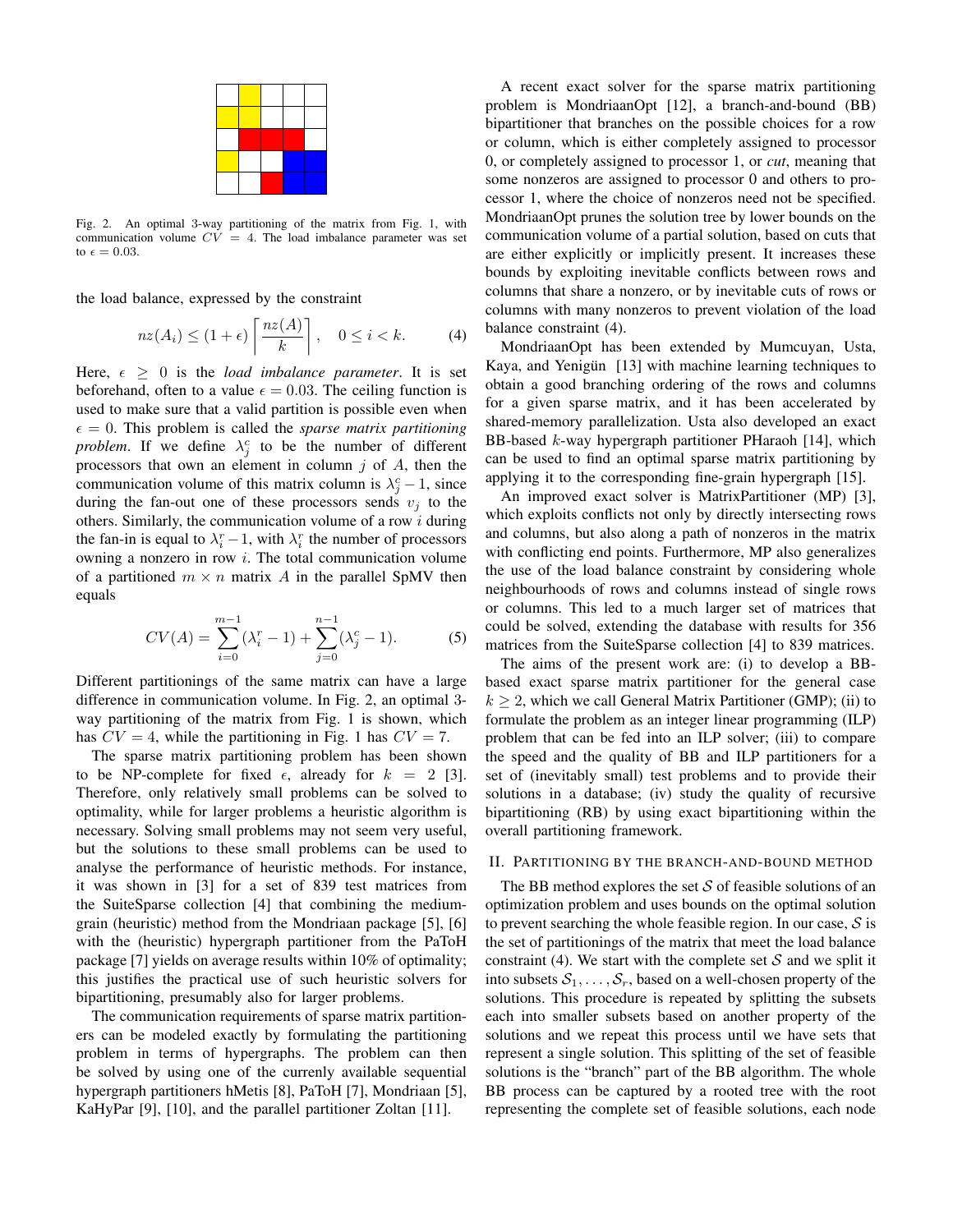

Fig. 3. The first two levels of the BB tree for  $k = 3$ , with three processors 0 (red), 1 (blue), and 2 (yellow). A node with multiple colors represents that the row/column is assigned to multiple processors.

representing a subset of the feasible solutions, and each leaf representing a single solution. Essentially, the BB method is just an enumeration of all possible feasible solutions.

Fig. 3 shows a BB tree for our partitioning problem that branches on the first two rows or columns, based on the property of the colors present in the row or column. For  $k = 3$ , this means that a row or column can be assigned either to processor 0, 1, or 2, or to a pair 01, 02, 12, or to all processors, denoted by 012.

The BB tree of the partitioning problem grows exponentially: every node has  $2^k - 1$  children, so that the number of leaves is  $(2<sup>k</sup> - 1)<sup>m+n</sup>$ . The size of the BB tree can be reduced by at most a factor of  $k!$  if we exploit symmetry: when we introduce a new processor in the partitioning, we can take the lowest numbered one not used so far. In Fig. 3, at the first level only the nodes 0, 01, and 012 need to be kept; the others can be discarded because their solutions are equivalent to one of these three. For node 0, its children to be kept are 0, 1, 01, 12, 012; the nodes 2 and 02 can be discarded. For the other nodes, this is done in a similar fashion. A can be a matrix of a matrix of a matrix of a matrix  $\frac{1}{2}$  matrix  $\frac{1}{2}$  matrix  $\frac{1}{2}$  matrix a matrix  $\frac{1}{2}$  matrix a matrix  $\frac{1}{2}$  matrix a matrix  $\frac{1}{2}$  matrix  $\frac{1}{2}$  matrix  $\frac{1}{2}$  matrix  $\frac$ 

We can use bounds on the communication volume to avoid searching the whole feasible set  $S$ . Assume that we have an upper bound UB on the optimal solution, which can, for instance, be the best solution found so far, or an initial bound obtained by a heuristic method. Before we branch on a node  $v$ , we compute a lower bound  $LB$  on the solutions represented by this node; if  $LB \geq UB$ , single solutions coming from this subset of solutions cannot improve our current best solution, so we can prune this part of the tree and we do not have to branch from node  $v$ . This is the "bound" part of the BB method.

We use lower bounds on the communication volume of partial solutions to prune the BB tree. If we have a partial partitioning  $\beta$  of a matrix  $\dot{A}$ , with part of the rows and columns assigned to processors or sets of processors, what can we say about the communication volume of a full solution that is an extension of this partial solution  $B$ ? We will answer this question by generalizing ideas on lower bounds for  $k = 2$ from [3], [12] to the case  $k \geq 2$ .

## *A. Lower bounds based on explicit and implicit cuts*

The most trivial bound is to use the assignments of the rows/columns that are already assigned to one or more processors. This gives the first lower bound  $L_1$ . Assume that



Fig. 4. A partial partitioning of a matrix. Next to each row and column are the numbers of the processors to which a row/column is assigned. For example, '0' indicates that the row/column is assigned to processor 0, while '-' indicates that the row/column is unassigned. If a nonzero has multiple colors, then it is assigned to the processors corresponding to those colors.

represented by  $\mathcal{B} = \{B_0, B_1, B_2, B_{01}, B_{02}, B_{12}, B_{012}\}.$  We know that all rows/columns that are assigned to 2 processors are already explicitly cut; these are the rows/columns in the sets  $B_{01}, B_{02}, B_{12}$ . The rows/columns in set  $B_{012}$  are assigned to 3 processors and have 2 explicit cuts. We can count the number of rows/columns in these sets and the number of cuts associated with them to obtain the first lower bound  $L_1$  on the communication volume. So the explicit cuts of a partial partitioning give the lower bound  $L_1$ , and for  $k = 3$  this equals

$$
L_1(\mathcal{B}) = |B_{01}| + |B_{02}| + |B_{12}| + 2|B_{012}|.
$$
 (6)

Fig. 4 illustrates a partial assignment with a lower bound  $L_1 =$ 1 caused by row  $0 \in B_{02}$ .

The lower bound  $L_1$  can easily be extended to the general case  $k \geq 2$ :

$$
L_1(\mathcal{B}) = \sum_{x_1 \cdots x_r \subseteq \mathcal{P}} (r-1)|B_{x_1 \cdots x_r}|.
$$
 (7)

Here,  $P = \{0, 1, \ldots, k-1\}$  denotes the set of all processors, and  $x_1 \cdots x_r$  a subset of r processors with  $r \geq 2$ .

Whereas the lower bound  $L_1$  only counts explicit cuts, we can also consider *implicit cuts*, such as shown in the last row of Fig. 4. Although this row is unassigned, it has two nonzeros that have been assigned through their column, namely column 2 to processor 1 and column 4 to processor 0. Thus, the row must cause at least one communication. For each unassigned row, we can define a subset  $x_1 \cdots x_r$  of processors that must be represented in that row because of the column assignments of the nonzeros of the row. With proper care, we can also count processors based on nonzeros with multiple colors: for a row with nonzeros assigned to 0, 12, we can either choose  $x_1x_2 =$ 01 or  $x_1x_2 = 0$ , and for a row with nonzeros assigned to 0, 12, 1, we must choose  $x_1x_2 = 01$ . All rows and columns for a particular choice of  $x_1 \cdots x_r$  together define a set of unassigned rows/columns  $B'_{x_1\cdots x_r}$ , which leads to the bound

$$
L_2(\mathcal{B}') = \sum_{x_1 \cdots x_r \subseteq \mathcal{P}} (r-1)|B'_{x_1 \cdots x_r}|,\tag{8}
$$

where the subsets must be of size  $r \geq 2$ . In Fig. 4, we have  $L_2 = 1$ . We can add bounds  $L_1$  and  $L_2$ , since their sets of rows/columns are disjoint.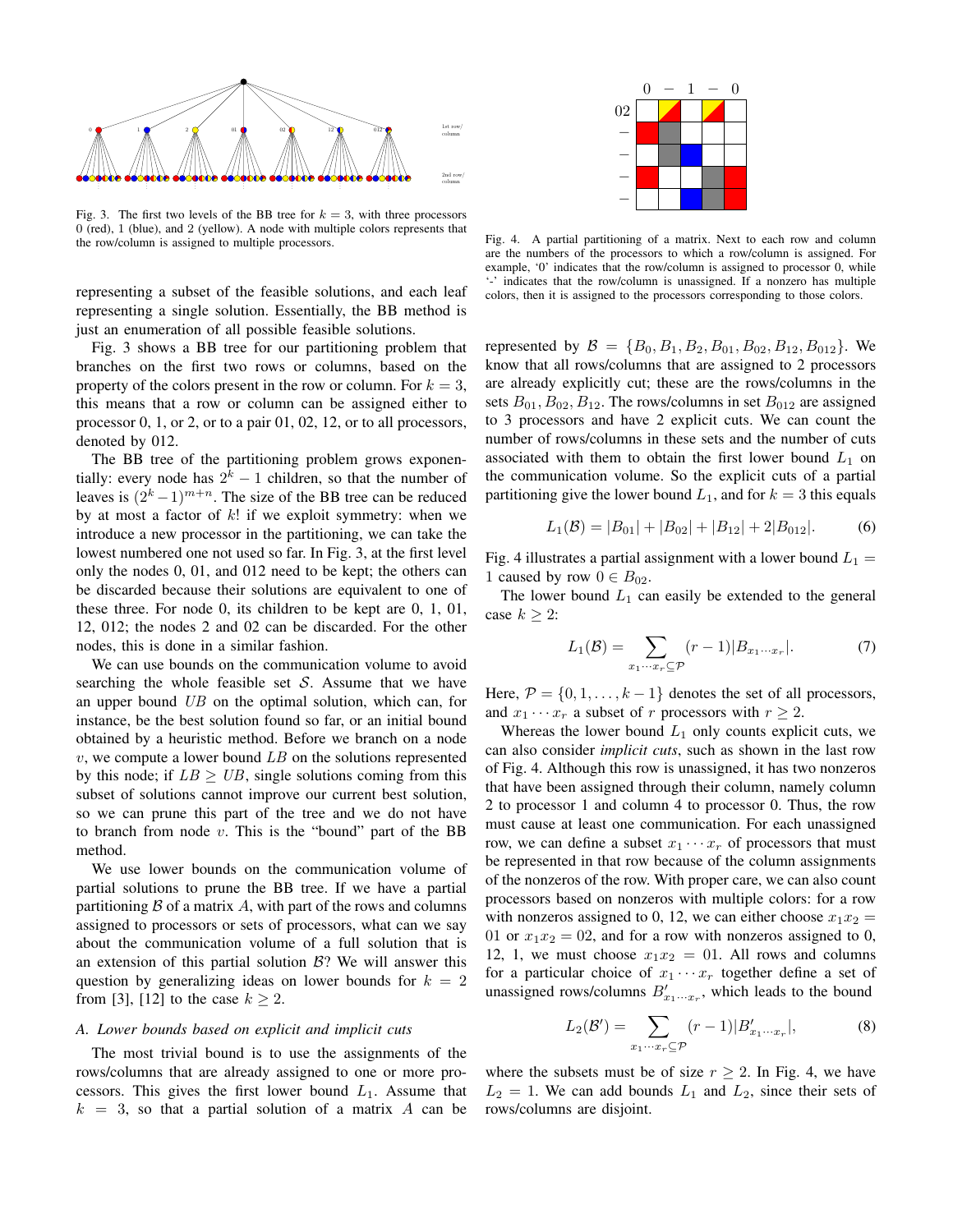# *B. Lower bounds based on partially assigned rows/columns*

A *partially assigned row* is an unassigned row that has at least one nonzero in a column that has already been assigned to a *strict subset* of the processors; a partially assigned column is defined similarly. So for  $k = 3$ , a partially assigned row has at least one nonzero in a column with one or two processors, but not three processors 012 since then that column does not impose a fixed assignment of a nonzero in the row. In this work, we will only take into account rows and columns that are partially assigned to one or two processors.

We say that an unassigned row is *partially assigned to processor* x if it has at least one nonzero in a column that is assigned to processor  $x$  and all other nonzeros in columns that are either unassigned or have been assigned to a set of processors that contains processor  $x$ . A similar definition holds for a partially assigned column. We define  $P<sub>x</sub>$  as the subset of rows and columns that are partially assigned to processor  $x$ .

We say that an unassigned row is *partially assigned to processors* x and y, for  $x \neq y$ , if it has at least one nonzero in a column that is assigned to  $x$ , at least one nonzero in a column that is assigned to  $y$ , and all other nonzeros in columns that are either unassigned or have been assigned to a set of processors that contains  $x$  or  $y$ , or both. We also say that the row is partially assigned to processors x and y in case it has at least one nonzero in a column that is assigned to  $xy$  and has all other nonzeros in columns that are either unassigned or have been assigned to  $xy$ . A similar definition holds for a partially assigned column. We define  $P_{xy}$  as the subset of rows and columns that are partially assigned to processors  $x$ and y, for  $x \neq y$ . R *Dower bounds based on positively assigned to make sure we find a lower bound in the sure we find a lower bound balance constraints are constraints and the make sure we find a lower balance constraints. So the <i>K* = 5.

If we need to make a distinction between rows and columns, we add a superscript: e.g., we write  $P_x^r$  for the subset of rows partially assigned to x and  $P_x^c$  for the subset of columns.

In Fig. 4, we have  $P_0 = \{r_1, r_3\}$ ,  $P_1 = \{r_2\}$ ,  $P_{01} = \{r_4\}$ , and  $P_{02} = \{c_1, c_3\}$ . Here, we denote the rows by  $r_i, 0 \le i <$ m and the columns by  $c_j, 0 \le j < n$ .

We can exploit a partially assigned row in two different ways: either by checking whether we would violate the load balance constraint (4) if we would assign all its unassigned nonzeros to one of the processors already present in the row, or by checking whether it has an unassigned nonzero in a partially assigned column with a conflicting partial assignment. We can do this for a single row or a larger set of rows, and similarly also for a set of columns.

In Fig. 4, if we demand perfect load balance, so that the 12 nonzeros must be divided equally among the three processors, then processor 0 has already attained its maximum of 4 nonzeros and hence  $r_1$  and  $r_3$  must both be cut. This observation will be the basis for bound  $L_3$ , which is called a *packing bound* [3] because it considers the number of nonzeros that can be packed into a part.

The third lower bound,  $L_3$ , is determined by computing the maximum allowed number of nonzeros  $M$  of a part from (4) and then for each x cutting rows and removing them from  $P_x^r$ until the remaining rows can all be assigned to  $x$  within the



Fig. 5. A partial partitioning of a matrix for  $k = 3$ , with partially assigned rows  $r_1, r_3 \in P_0$ ,  $r_2, r_4 \in P_1$  and partially assigned column  $c_1 \in P_2$ , and the corresponding bipartite graph. The vertices have been colored according to their corresponding partial assignment. The vertices corresponding to rows  $i \in P_0$  are red, those corresponding to rows  $i \in P_1$  are blue, and the vertex corresponding to column  $j \in P_2$  is yellow. An edge between  $r_i$  and  $c_j$ corresponds to an unassigned nonzero  $a_{ij}$ .

i.e., cut the least number of rows, we start by cutting the row with the largest number of nonzeros not assigned to  $x$ , and so on. We can do the same for the column sets  $P_x^c$ . The  $L_3$ bound is the sum of the number of cuts for all sets  $P_x^r, x \in \mathcal{P}$ , and the number of cuts for the sets  $P_x^c, x \in \mathcal{P}$ .

The fourth lower bound,  $L_4$ , is obtained by matching rows and columns that conflict with each other because of an unassigned nonzero that they share. If row  $r_i$  is partially assigned to  $x_1 \cdots x_r$  and column  $c_j$  to  $y_1 \cdots y_s$ , where these processor sets are disjoint, then assigning the still unassigned nonzero  $a_{ij}$  will give an extra cut in either the row or column. This is illustrated by Fig. 5, where the nonzeros  $a_{11}$  and  $a_{21}$ both cause a conflict. We only consider sets  $x_1 \cdots x_r$  with  $r \leq 2$  and  $y_1 \cdots y_s$  with  $s \leq 2$  to limit the cost of dynamically maintaining subsets  $P_{x_1 \cdots x_r}$  during the BB algorithm. This is also the reason for our restrictive definitions of  $P_x$  and  $P_{xy}$ , which do not exploit all possible options.

To obtain a lower bound on the number of cuts based on direct conflicts, we cannot use the same row or column twice, meaning that we have to *match* the rows of the conflict nonzeros with the columns. Following [12], we can conveniently convert this problem to a bipartite matching problem for a graph  $G = (V^r \cup V^c, E)$ , where the vertices of  $V^r$  represent the rows and those of  $V^c$  the columns, and where the edges in E represent the conflicting nonzeros. The number of edges in an optimal (i.e., maximum) matching for  $G$  then becomes the lower bound L4, which we call a *matching bound*. In Fig. 5, we choose one of the two edges in the matching, and hence  $L_4 = 1.$ 

The matching bound can be improved for  $k > 2$  by also exploiting indirect conflicts. Such a conflict occurs for instance when a row  $r_i \in P_x$  and a row  $r_j \in P_y$  have an unassigned nonzero in the same column  $k \in P_z$ . This situation increases the communication volume by two, but when we look at a maximum matching we will only increment by one. In Fig. 5, either two of row  $r_1, r_2$  and column  $c_1$  must be cut, or column  $c_1$  must be cut twice. In the graph formulation, this can be taken into account by splitting the vertices of the bipartite graph. We formally split each vertex  $v \in P_x$  into  $k-1$  vertices  $v^y$ , with  $y \in \mathcal{P} - \{x\}$ , and we create an edge between vertices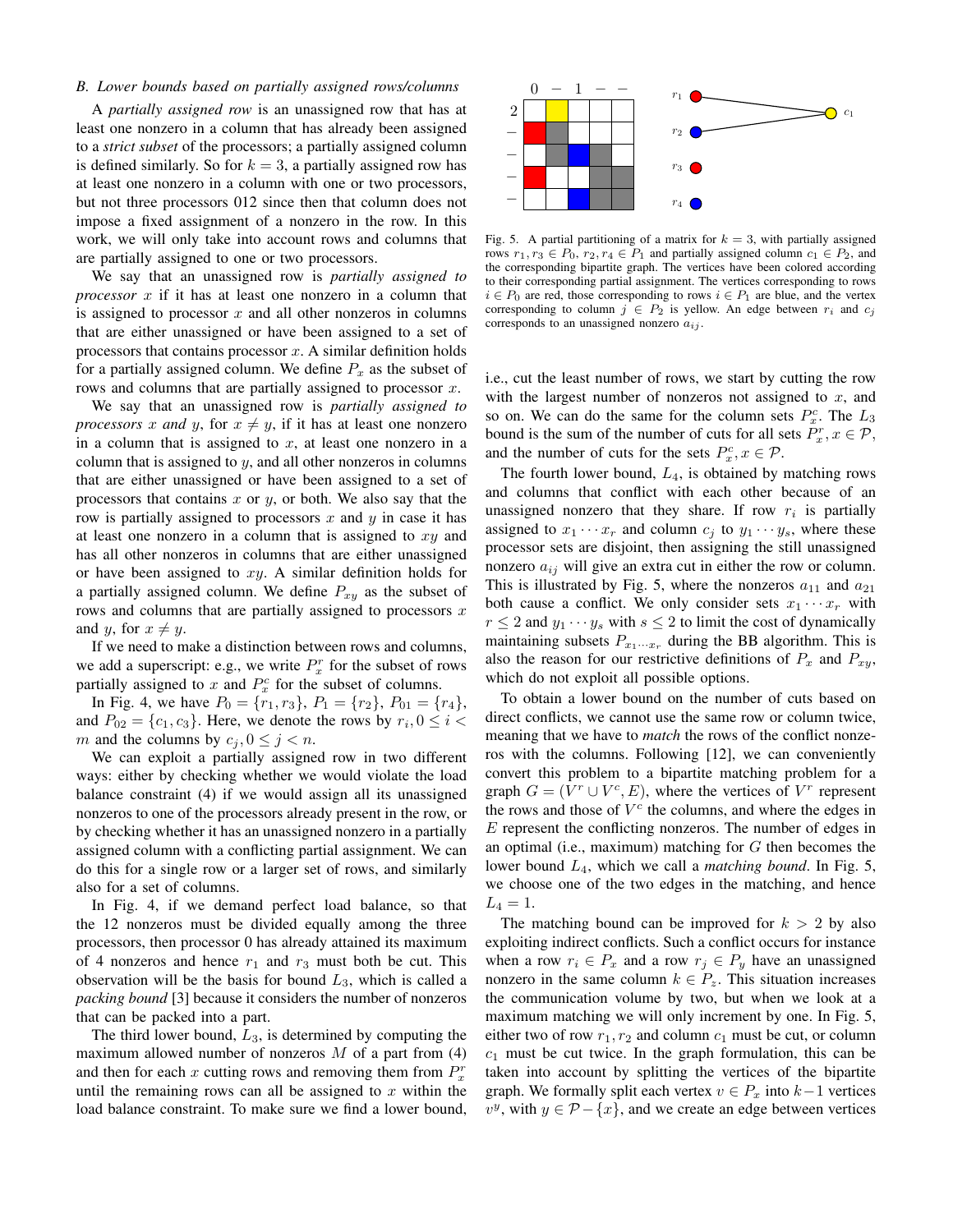

Fig. 6. A partial partitioning of a matrix for  $k = 3$  and the neighborhood of row  $r_2 \in P_0$ , shown as black edges and vertices. The red color of vertex  $c_0$ means that column 0 has been assigned to processor 0; the red color of edge  $(r_2, c_0)$  means that nonzero  $a_{20}$  has been assigned to processor 0. All the edges in the neighborhood need to be colored red to avoid a cut in a row or column in the partial partitioning.

 $r_i^x$  and  $c_j^y$  if there is an unassigned nonzero  $a_{ij}$  with  $r_i \in P_y$ and  $c_j \in P_x$ . We discard degree-0 vertices. In Fig. 5, we obtain two edges,  $(r_1^2, c_1^0)$  and  $(r_2^2, c_1^1)$ , which are not adjacent and hence both end up in the matching, giving a better bound  $L_4 = 2.$ 

Packing bound  $L_3$  and matching bound  $L_4$  both use partially assigned rows and columns and hence they might use the same rows or columns. Therefore we cannot add these bounds, but instead must take their maximum as the combined bound  $\max(L_3, L_4)$ . An alternative is first to compute  $L_4$ , then remove all the matched rows and columns, and after that compute  $L_3$  for the remaining rows and columns. This gives a combined bound  $L_5$ . The best bound is then  $\max(L_3, L_4, L_5)$ .

## *C. Global lower bounds*

The packing bound  $L_3$  is local because it only takes a single row or column into account and not the rows or columns that are connected to it through intersections in a nonzero. We can turn  $L_3$  into a global bound  $GL_3$  by expanding the neighborhood of a partially assigned row or column. This is illustrated in Fig. 6, which shows the neighborhood of row  $r_2 \in P_0$ . All four edges of the neighbourhood must be assigned to processor 0 to avoid a cut.

In the following, we generalize the definition of a neighborhood from [3] to the case  $k > 2$ , although for  $k = 2$  our definition differs slightly. We define a *neighborhood*  $(V, E)$ adjacent to processor  $x$  as a subset  $V$  of the vertices and a subset  $E$  of the edges of the whole bipartite graph that satisfies the following requirements:

- 1) for  $v \in V$  with  $v \notin P_x$ , all edges of v are unassigned;
- 2) if  $u$  is an end point of two distinct edges in  $E$ , then  $u \in V$ :
- 3)  $(V, E)$  is path-connected with respect to edges;
- 4) V contains at least one vertex  $v \in P_x$ ;
- 5) all edges  $e \in E$  are either unassigned or assigned to a set of at least two processors that contains  $x$ .

If we have a neighborhood  $(V, E)$  adjacent to vertex  $v \in P_x$ , then to avoid extra cuts we need to assign all edges in  $E$  to processor  $x$ . As was the case for the  $L_3$  bound this can only be done if the load balance constraint (4) allows this; otherwise we need to assign at least some of the edges to a different processor. This means that at least one of the vertices in V is cut.

To determine the  $GL_3$  bound, we try to find neighborhoods for each partially assigned row/column in  $P_x$ . These neighborhoods need to be pairwise disjoint, i.e., vertex disjoint. If we have found a set of neighborhoods  $(V_1, E_1), \ldots, (V_l, E_l)$ adjacent to part  $x$ , then to prevent cuts in the future we need to assign all edges of these neighborhoods to processor  $x$ . However, if load balance does not allow this, we need to cut some of the neighborhoods, where we start by cutting the neighborhood with the largest number of edges. We repeat this until the load balance constraint is satisfied. Each cut neighborhood leads to one extra communication volume. We can do this for every  $x \in \mathcal{P}$ , and sum over all neighborhoods that need to be cut to get the global packing bound  $GL_3$ .

The matching bound  $L_4$  is local because it only takes the immediate vicinity of a conflict nonzero into account. In the graph, we can view the edge corresponding to the conflict nonzero as a path of length 1. We can turn  $L_4$  into a global bound GL<sup>4</sup> by also taking conflicts at longer distances into account. This is illustrated in Fig. 7, which shows two conflict paths that start in a partially assigned row  $r_4 \in P_1$  and end in different sets  $P_0$  and  $P_1$ , thus giving  $GL_4 = 2$ . We can find a set of such conflict paths starting in a vertex  $v \in P_x$ by performing a breadth-first search (BFS) from  $v$ , where we search for end points that are each in a different set  $P_y$ .

We can repeat this process, each time starting a BFS from a new vertex  $v$ , where we have to make sure that new paths are internally vertex disjoint with all paths produced by previous searches; end points of previous paths are allowed to be used as a starting point or ending point of a new path. Here, we have to exclude paths ending in  $P_y$  if v has already been connected to  $P_y$  by a previous search where  $u \in P_y$  is the start of a path and  $v$  the end point. In our implementation, we generalize the searches to include also sets of the form  $P_{xy}$ ; for details see [16].

At most we will perform a BFS at cost  $\mathcal{O}(|V| + |E|)$ for all vertices in  $V$ . So the computation of  $GL_4$  costs at most  $\mathcal{O}((m+n)(m+n+nz(A)))$ . This is, however, a very pessimistic upper bound on the computation time. In practice, the computation time will be far less. We observed that this bound is beneficial and it enabled us to find optimal 3-way and 4-way partitionings for more matrices than if we had only used the local matching bound  $L_4$ .

The global bounds  $GL_3$  and  $GL_4$  might use the same rows or columns, and hence these bounds cannot be added. Still, they can be combined in a similar fashion as was done for  $L_3$ and  $L_4$ , first determining  $GL_4$  and then computing  $GL_3$  on a subset of the rows and columns, avoiding those that were used by  $GL_4$ . For the sake of brevity, we omit the details; see [16].

## III. INTEGER LINEAR PROGRAMMING

In section II, we described an exact BB method to solve the matrix partitioning problem. Another way to solve this problem exactly is to formulate it as an *integer linear program* (ILP), which has the following form: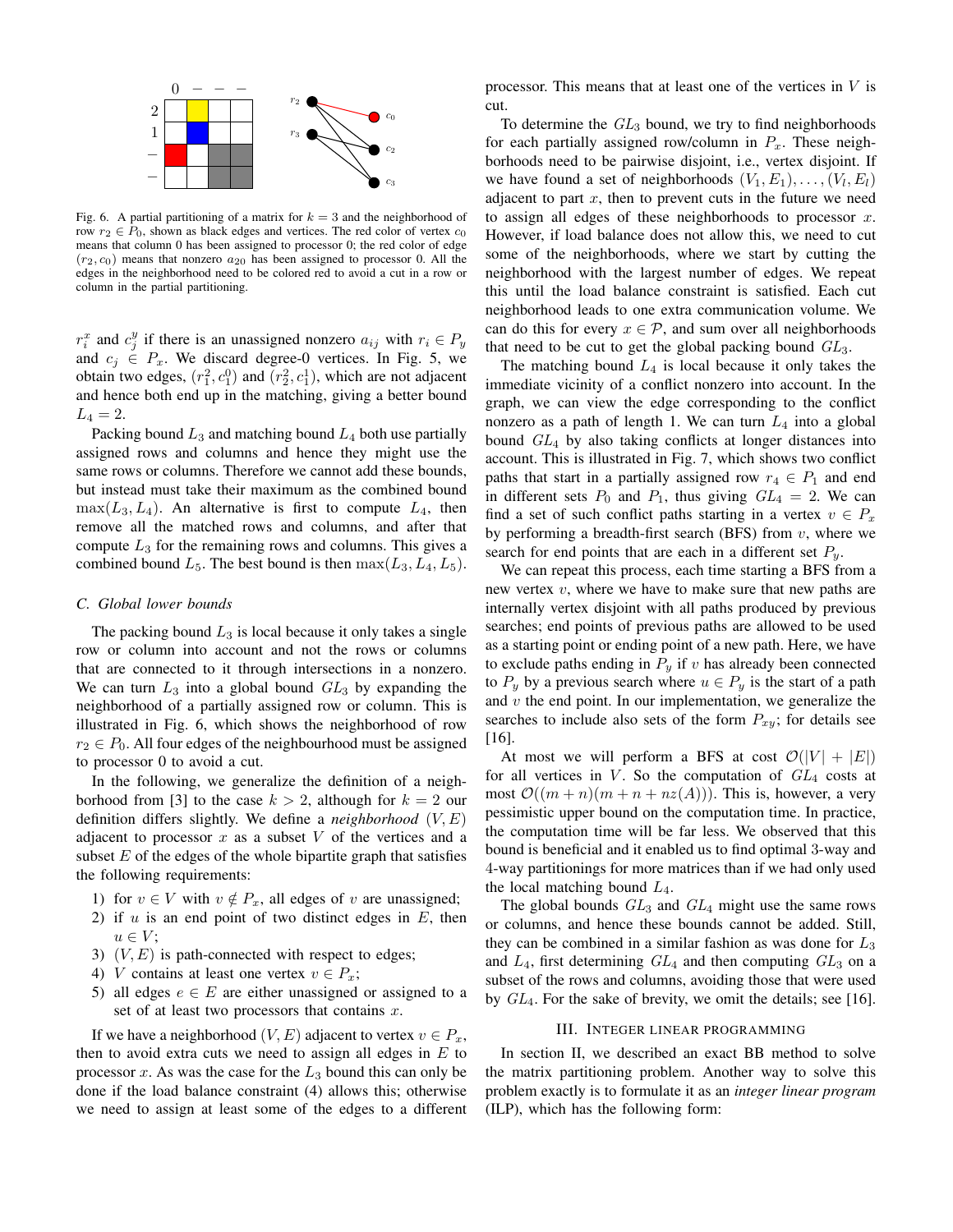

Fig. 7. A partial partitioning of a matrix and the corresponding bipartite graph. The path  $r_4$ ,  $c_1$ ,  $r_2$ ,  $c_2$  leads to a conflict between the partial assignment of  $r_4 \in P_1$  and  $c_2 \in P_2$ ; the path  $r_4, c_1, r_3, c_3$  leads to a conflict between  $r_4 \in$  $P_1$  and  $c_3 \in P_0$ . Vertices have been colored according to the corresponding assignment of their rows or columns. Black vertices correspond to unassigned rows or columns. Similar for the edges and their corresponding nonzeros.

$$
\begin{array}{ll}\n\min & \mathbf{c}^{\mathrm{T}} \mathbf{x} \\
\text{s.t.} & C \mathbf{x} \leq \mathbf{b} \\
& \mathbf{x} \in \mathbb{Z}^n,\n\end{array} \tag{9}
$$

with given vectors c, b and constraint matrix C.

It is known that integer linear programming is NPcomplete [17]. Still, several software packages exist that can solve ILPs of small and medium size, although we cannot expect these packages to be able to solve large instances optimally in general. One of these software packages is CPLEX [18], which we will use in this work. The ability to solve an ILP highly depends on a suitable formulation of the ILP.

Our ILP approach is to formulate the sparse matrix partitioning problem as a hypergraph partitioning problem by the finegrain model [15], and then convert the hypergraph problem to an ILP.

A *hypergraph*  $H = (V, N)$  is a set of vertices with a set of *nets* or *hyperedges*, which are subsets of V. Whereas in a graph edges connect two vertices, in a hypergraph the hyperedges may connect an arbitrary number of vertices. In the fine-grain model, each vertex represents a nonzero  $a_{ij}$  of the sparse matrix  $A$ ; the nonzeros of row  $i$  are converted into a row-net  $r_i$  and those of column j into a column-net  $c_i$ . This hypergraph has  $nz(A)$  vertices and  $m + n$  nets. Each vertex is contained in exactly two nets.

A  $k$ -way partitioning of the vertices of the hypergraph with a load balance constraint induced by (4) and a communication volume induced by (5) directly corresponds to a solution of the sparse matrix partitioning problem with the same load balance and communication volume [15].

For our ILP, we define the following decision variables:

$$
x_{is} = \begin{cases} 1 & \text{if vertex } i \text{ is in part } s, \\ 0 & \text{otherwise,} \end{cases}
$$
  
\n
$$
y_{js} = \begin{cases} 1 & \text{if net } j \text{ has vertices in part } s, \\ 0 & \text{otherwise.} \end{cases}
$$
 (10)

We also define  $M$  as the maximum number of nonzeros allowed in a part by the load balance criterion (4).

Using these variables, our ILP formulation becomes:

$$
\min \sum_{j=0}^{|N|-1} \sum_{s=0}^{k-1} (y_{js} - 1) \tag{11}
$$

s.t. 
$$
\sum_{s=0}^{k-1} x_{is} = 1
$$
  $\forall i$  (12)

$$
\sum_{i=0}^{|V|-1} x_{is} \le M \qquad \forall s \quad (13)
$$

$$
x_{is} \le y_{js} \qquad \forall j, s, i, \text{with } i \in \text{net } j \quad (14)
$$

$$
x_{00} = 1 \tag{15}
$$

$$
y_{js} \in \{0, 1\} \qquad \forall j, s \quad (16)
$$

$$
x_{is} \in \{0, 1\} \qquad \qquad \forall i, s \quad (17)
$$

The minimization in (11) counts for every net j the number of parts that contain vertices of net j, i.e.  $y_{j0} + \cdots + y_{j,k-1} = \lambda_j$ , so that net j contributes  $\lambda_j - 1$  to the communication volume of the partitioned hypergraph. Furthermore, (12) expresses that each vertex can only be in one part; (13) is the load balance constraint; (14) takes care that a vertex  $i$  in a net  $j$  and in part s forces the net variable  $y_{j,s}$  to be 1; (15) exploits symmetry (albeit to a very limited extent).

Our ILP formulation has  $nz(A) \cdot k$  variables  $x_{is}$  and  $(m + n) \cdot k$  variables  $y_{is}$ , so in total  $k(nz(A) + m + n)$ decision variables. There are  $nz(A)$  vertex constraints and k load balance constraints. Furthermore, there are  $2 \cdot k \cdot nz(A)$ net constraints, because every nonzero appears in two net constraints: one for its row and one for its column. Therefore, the total number of constraints is  $nz(A) + k(2 \cdot nz(A) + 1)$ .

## IV. RECURSIVE BIPARTITIONING

Recursive bipartitioning (RB) is used in many heuristic solvers to obtain a  $k$ -way partitioning of a matrix. It works as follows: we start with the set of all  $nz(A)$  nonzeros, which we then split into two subsets. Each subset is subsequently split into two subsets, resulting in four subsets. We repeat the splitting of every subset until there are  $k$  subsets, meaning we have obtained a k-way partitioning. Therefore, if  $k = 2^l$ , there are  $l$  levels at which we split the subsets. For simplicity, we study RB for the case where  $k$  is a power of 2, but the method can be adapted to other values of k.

We will study the RB method that uses an exact method to bipartition a subset, within the given load balance constraint and in such a way that it minimizes the communication volume that arises. This RB method is greedy: although it bipartitions a subset optimally, it does not take into account the subsequent bipartitionings while doing this. Therefore, we ask ourselves in how far the RB method is able to approach the minimal communication volume that is possible for a  $k$ -way sparse matrix partitioning.

Our question on the quality of RB has been posed before by Simon and Teng [19] for graph partitioning with the total *edge cut* as cost metric, which differs from the incurred communication volume that we have. They showed that RB may produce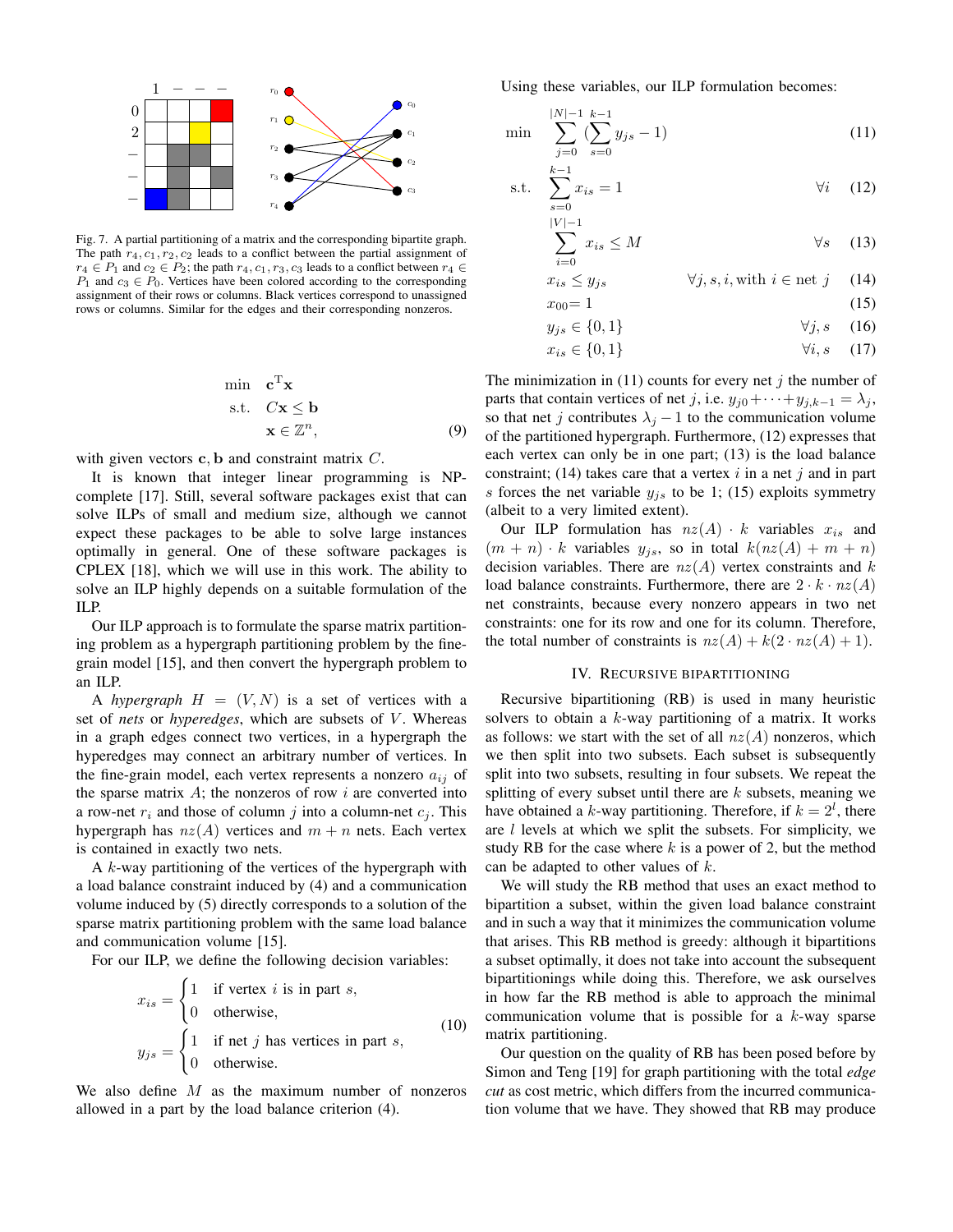

Fig. 8. Recursive bipartitioning of the  $11 \times 11$  matrix Tina AskCal from [4] with  $nz(A) = 29$  (left), and an optimal 4-way partitioning (right), both with  $\epsilon = 0.03$ . The first bipartitioning step splits the nonzeros into two subsets,  $A_{01}$  (red) and  $A_{23}$  (yellow). During the second bipartitioning step, the nonzeros of subset  $A_{01}$  are split into subsets  $A_0$  (red) and  $A_1$  (blue), and those of  $A_{23}$  into subsets  $A_2$  (yellow) and  $A_3$  (black). Next to the arrows is the value of the load imbalance parameter used in each split, and next to each split subset is the communication volume arising from this split. For RB, this leads to  $CV = 3 + 3 + 2 = 8$  and for the optimal partitioning to  $CV = 7$ .

a  $k$ -way graph partitioning that is very far from optimal, although for well-shaped meshes it is within a constant factor of optimal; note that mesh problems form a class of problems for which edge cut is a good approximation of communication volume and where graph partitioning is often used instead of hypergraph partitioning. We will try to answer the question for the sparse matrix partitioning problem with communication volume as cost metric, and we will do this by comparing the results obtained by the recursive bipartitioning of a matrix A for the case  $k = 4$  with the optimal value that was determined by using direct 4-way partitioning. Fig. 8 illustrates this.

It has been shown that the communication volumes of subsequent splits in a general partitioning method for parallel SpMV are additive; a proof can be found in [5], [20]. For RB, this means that

$$
CV(A_0, A_1, A_2, A_3) = \nCV(A_{01}, A_{23}) + CV(A_0, A_1) + CV(A_2, A_3).
$$
\n(18)

Even though each bipartitioning is performed optimally and without looking ahead to further splits, the partitioning strategy has not been completely determined yet: we still have some freedom in choosing the imbalance parameter of every separate split. Here, we will use the adaptive strategy of the Mondriaan package [5], which is to assume at a given level the same imbalance parameter  $\delta$  for all remaining splits, so that

giving the choice 
$$
\delta \approx \epsilon/l
$$
. Note that for a lowest-level split,  
with  $l = 1$ , the approximation is exact. As an alternative, we  
could use the exact value for  $\delta$  that can be obtained from  
(19), which is done in KaHyPar [10]. We also adjust  $\epsilon$  to the  
current number of nonzeros in the part to be split. In Fig. 8,  
 $nz(A_{01}) = 15$  and  $nz(A_{23}) = 14$ , so that the next split of  
 $A_{01}$  has to be tighter than that of  $A_{23}$ , with a smaller value  
of  $\delta$ .

# V. EXPERIMENTAL RESULTS

We have implemented the BB method from section II in the C++ programming language, in a program called General Matrix Partitioner (GMP). The results of our computations are available through the MondriaanOpt page.<sup>1</sup> The source code of the GMP method and the ILP method are available on GitHub.<sup>2</sup>

We partitioned a test set of relatively small sparse matrices from the SuiteSparse collection [4] for  $k = 2, 3, 4$  and  $\epsilon =$ 0.03 using GMP as well as our ILP partitioner implemented using IBM ILOG CPLEX 20.1 [18]. We set the value of the parameter controlling the thread count of CPLEX to one, to let it use only one processor. This seemed fair since the other methods in our comparisons also use one processor. For all the other parameters we used the default settings of CPLEX. The CPLEX software uses a branch-and-cut method. For  $k = 2$ , we also used the bipartitioners MondriaanOpt [12] and MP [3]. We performed our experiments on a computer system with an AMD 3800XT processor with 8 Cores and 16 threads running at 4.3GHz, and 16 GB RAM.

The initial upper bound UB was obtained for MondriaanOpt by using the heuristic partitioner Mondriaan with the default medium-grain method. For the other methods, we used iterative deepening by starting at  $UB = 1$  and then if no feasible solution was found in a run of the partitioner perform a next iteration with upper bound  $\left[1.25 \cdot UB\right]$ .

The lower bounds that we used in our implementation were tried in order of increasing computing cost,  $LB =$  $L_1 + L_2, L_1 + L_2 + L_3, L_1 + L_2 + L_5, L_1 + L_2 + GL_5$ ; once  $LB \geq UB$ , we can prune the subtree and need not compute further bounds. In the cheaper local bounds we only consider sets  $P_x$ , whereas in the more expensive global bounds we also consider sets  $P_{xy}$ .

To execute the BB method, we need to decide on an order of the rows and columns to branch on; we determine this order beforehand. There are many possible orders and the choice of a specific order can have a dramatic influence on the performance. It seems natural to start with a row or column with the largest number of nonzeros, since its assignment has the largest influence on the load balance and on partial assignments of other rows and columns. After choosing a row or column in this ordering, we remove its nonzeros from the matrix before choosing the next row or column. This was found to be a good strategy for  $k = 2$  in [13], where

 $1 + \epsilon = (1 + \delta)^l \approx 1 + l\delta,$  (19) <sup>1</sup>https://webspace.science.uu.nl/∼bisse101/Mondriaan/Opt/

<sup>2</sup>https://github.com/lienjenns/Thesis Matrix Part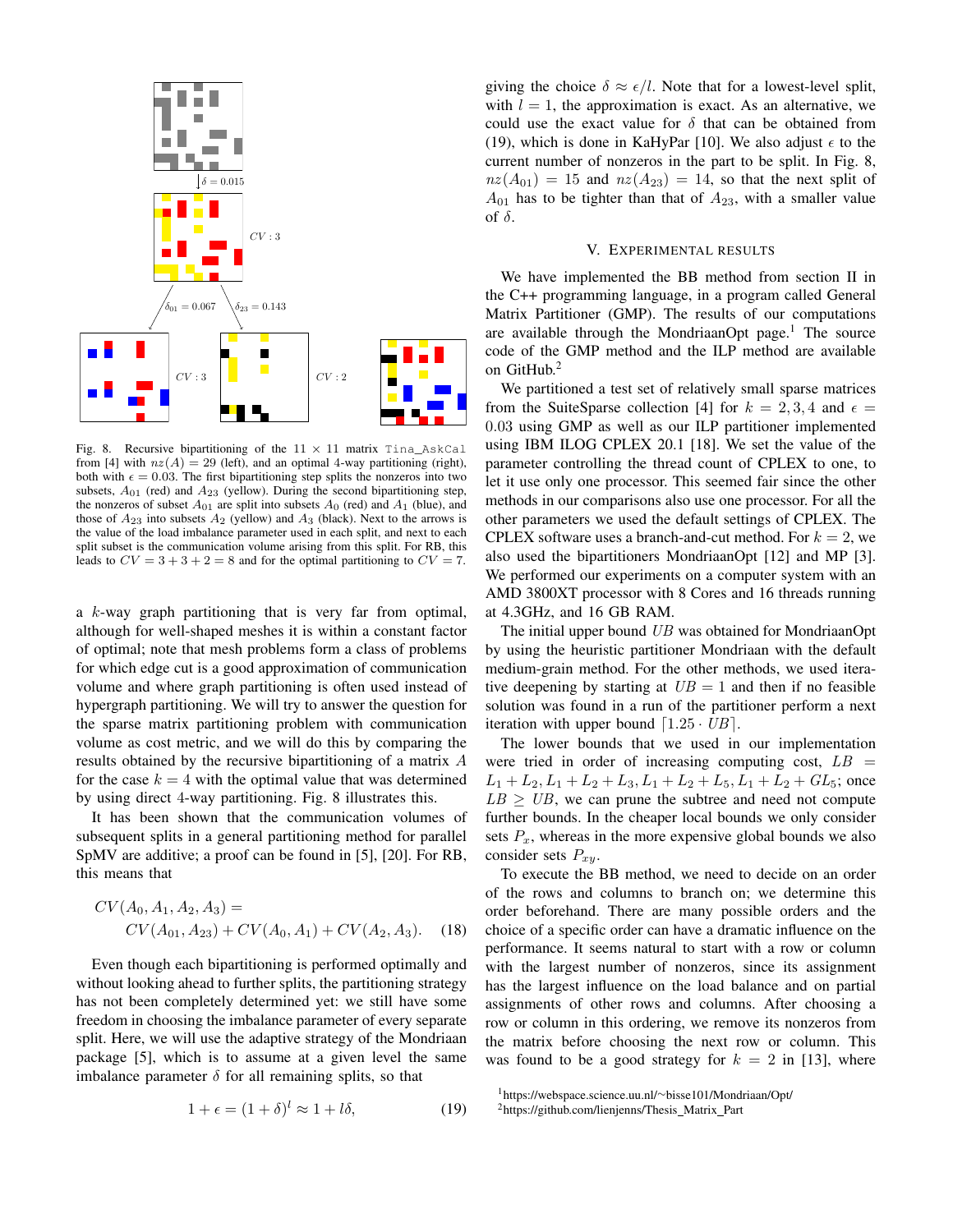

Fig. 9. Performance profile showing the fraction of all the matrices with  $nz \le 500$  from [4] that could be partitioned for  $k = 2$  within the given computation time, for four different methods. The test set consists of 160 matrices. Note the logarithmic scale for the computation time. The vertical lines denote seconds, minutes, and hours.

MondriaanOpt was used with different orders. If this order failed, we used a static branching strategy with alternating rows and columns in decreasing order of nonzero count.

Furthermore, if we branch on a chosen row or column, and multiple assignments are possible, each with its own associated subtree, we need to decide which subtree we will traverse first. We do this in increasing order of the number of processors in the assignment. We break ties by preferring processors with the lowest assigned number of nonzeros.

For  $k = 2$ , we compared the three BB methods MondriaanOpt, MP, GMP, and the ILP method. Fig. 9 shows a performance profile for  $k = 2$  for the 160 matrices from the SuiteSparse collection with at most 500 nonzeros. The matrix partitioner MP is the fastest of these four methods, and it was able to find the optimal bipartitioning of all matrices within the set time limit of 12 hours. The ILP method also achieved this within the time limit, but it was slower than MP. Thus we see that for  $k = 2$  a specialized BB partitioner can outperform a general commercial ILP solver. The ILP solver seems to have some startup overhead as for easy problems that can be solved within a second it does not perform that well. The GMP method is outperformed by the other methods, but it is still able to solve 149 out of 160 problems; MondriaanOpt solves 144 problems. GMP has some overhead because it allows partitioning for any  $k$ .

For  $k = 3, 4$  we tried to solve as many matrices as possible with at most 1000 nonzeros using GMP, and we also compared GMP with ILP. For  $k = 3$ , we first tried to find the optimal communication volume for the 60 matrices of the SuiteSparse Matrix Collection with the fewest nonzeros. We gave the GMP partitioner at least 48 hours of computation time to try to find any feasible solution within 48 hours. If this succeeded, we then let GMP run for at least 5 more days to see if it could



Fig. 10. Performance profile showing the fraction of matrices from our test set that could be partitioned for  $k = 3$  within the given computation time, for the two general partitioning methods. The test set consists of 101 matrices with  $nz \le 1000$ . The vertical lines denote seconds, minutes, hours, and days.

find the optimal communication volume. For other matrices, we focused on those with small CV that were partitionable for  $k = 2$  in at most a few seconds. We noticed that both the  $CV$ of the optimal bipartitioning and the computation time needed to determine it gave us a good indication whether we would be able to find an optimal 3-way partitioning. In general, the higher the optimal CV and the computation time for  $k = 2$ , the longer it takes to determine an optimal 3-way partitioning. With this approach, GMP succeeded for 101 matrices.

For  $k = 4$ , we used the same approach but instead of taking the results for  $k = 2$  as an indicator for possible success we used the results for  $k = 3$  and focused on the matrices that have a small CV and were 3-way partitionable in at most a few minutes. Here, GMP succeeded for 62 matrices.

The optimal communication volumes and computation times of the partitioned matrices for  $k = 3, 4$  can be found in [16, Appendix A] and they will also become available on the MondriaanOpt page.

Figs. 10 and 11 show performance profiles for  $k = 3, 4$ . ILP solves all the problems that GMP can solve, and does this much faster. Using the geometric mean of the speed ratios for the matrices that both can solve, we found that ILP is 4.3× faster for  $k = 2$ , 51.3× for  $k = 3$ , and 182.9× for  $k = 4$ . The far superior performance of ILP for  $k = 3, 4$ was surprising to us, given that for  $k = 2$  the BB solvers MondriaanOpt and MP are faster than ILP, by factors  $3.1\times$ and 39.5×, respectively, which confirms our experience with other ILP implementations in the past.

We have two possible explanations for the better performance of the ILP approach. First, the commercial software package CPLEX has made progress over the years, incorporating many optimizations and new algorithms. This makes it harder for a specialized problem-specific BB implementation to beat it. Second, for  $k > 2$ , exploiting specific bounds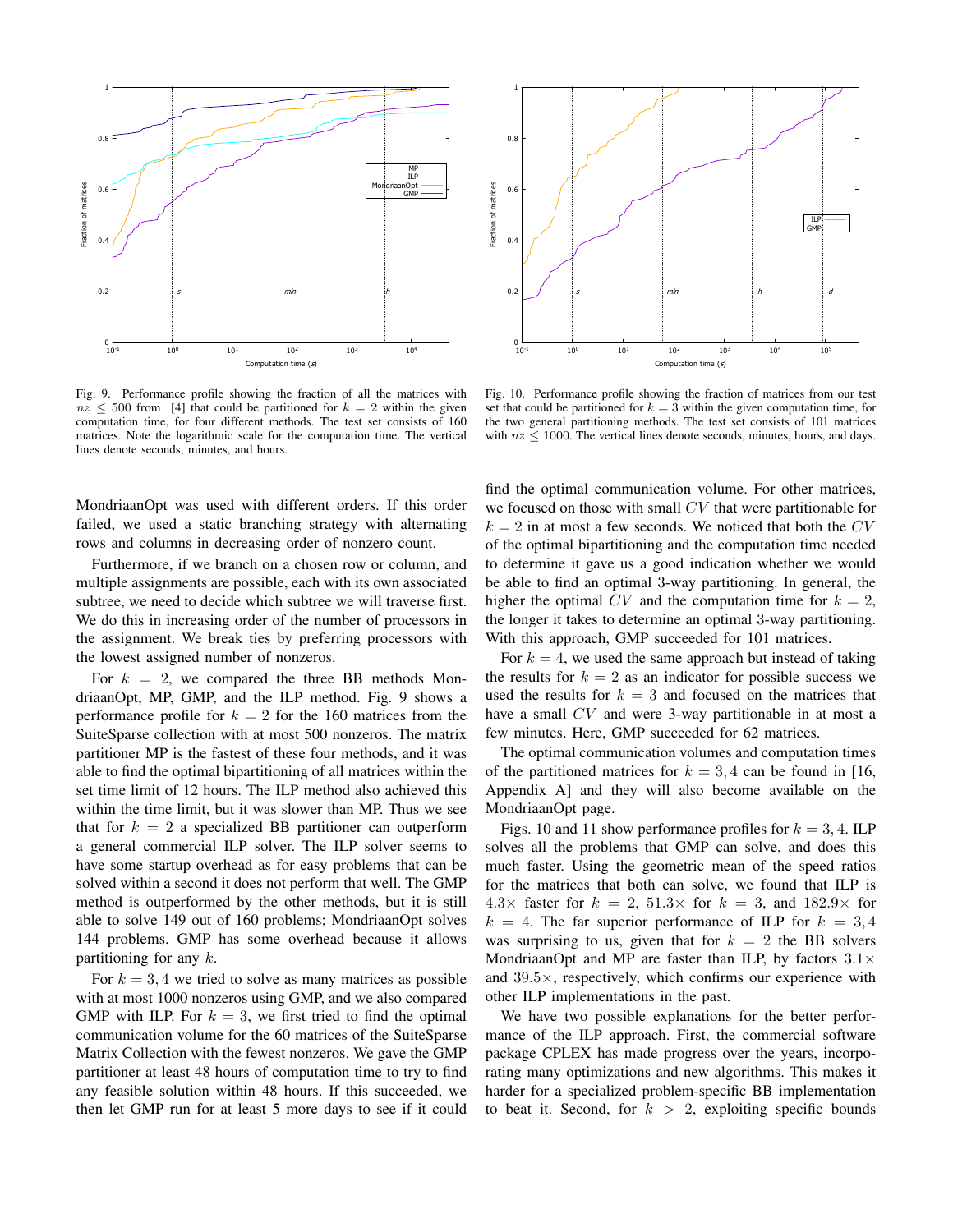

Fig. 11. Performance profile showing the fraction of matrices from our test set that could be partitioned for  $k = 4$  within the given computation time, for the two general partitioning methods. The test set consists of 62 matrices with  $nz \le 1000$ . The vertical lines denote seconds, minutes, hours, and days.

becomes more complicated and the right balance needs to be found between a sophisticated bound that is costly to compute and a simpler bound that is cheap. GMP tries to find this balance, e.g. by limiting partially assigned rows and columns to sets with one or two processors, but it might miss out on certain useful larger sets of processors. An advantage of GMP is that it uses much less memory than ILP; we observed differences of several orders of magnitude.

Having an exact 4-way partitioner allows us to study the quality of the recursive bipartitoning method used in many heuristic sparse matrix partitioners. We did this by the method described in section IV: we set  $\epsilon = 0.03$ , perform the first split with  $\delta = 0.015$ , and then perform the next two splits each with their own  $\delta$ , according to the number of nonzeros of the two parts resulting from the first split. Here, we used MP as the exact bipartitioner. We also optimally partitioned the matrices of our test set into 4 parts by either GMP or ILP.

Tables I and II show the optimal communication volumes for  $k = 2, 3, 4$ , and the volume obtained by the RB method for  $k = 4$  with exact bipartitioning. The test set of 89 matrices consists of all the sparse matrices with less than 250 nonzeros from the SuiteSparse collection [4], except the matrices Trec3, mycielskian2, Trec4, which are too small with  $nz \leq 3$ , and the difficult matrices ibm32, mycielskian5, ch4-4-b1, Trefethen20b, Trefethen20, wheel\_5\_1, cage5, Maragal\_1, and n3c5-b7, which could not be solved by our strategy.

The results in Tables I and II show that the communication volume of RB is always close to the optimal value obtained for  $k = 4$ , and often it equals that value, namely in 46 out of 89 cases. In 34 cases the difference in  $CV$  is only 1; in 8 cases it is 2; and in one case it is 3, namely for the matrix wheel $\frac{3}{1}$ . This means that RB performs well as a heuristic strategy.

#### TABLE I

COMMUNICATION VOLUMES FOR MATRICES WITH AT MOST 150 NONZEROS FROM THE SUITESPARSE COLLECTION [4]. SHOWN ARE THE NUMBER OF ROWS, COLUMNS, AND NONZEROS, THE OPTIMAL VOLUMES FOR  $k = 2, 3, 4$ , AND THE VOLUME OBTAINED BY RECURSIVE

BIPARTITIONING FOR  $k = 4$  with exact bipartitioning. The load IMBALANCE WAS  $\epsilon = 0.03$  AND THE FIRST SPLIT WAS WITH  $\delta = 0.015$ .

|                      |     |     |     | <b>Communication volume</b> |                  |                  |                        |
|----------------------|-----|-----|-----|-----------------------------|------------------|------------------|------------------------|
| <b>Matrix</b>        | m   | n   | nz  | $k=2$                       | $k=3$            | $k=4$            | $\overline{\text{RB}}$ |
| GL7d10               | 1   | 60  | 8   | 1                           | 2                | 3                | 3                      |
| mycielskian3         | 5   | 5   | 10  | $\overline{c}$              | 3                | $\overline{4}$   | $\overline{4}$         |
| Trec5                | 3   | 7   | 12  | $\overline{c}$              | 4                | 7                | 7                      |
| $b1$ _ss             | 7   | 7   | 15  | 3                           | $\overline{4}$   | 5                | 5                      |
| $ch3-3-b2$           | 6   | 18  | 18  | 0                           | 0                | 2                | $\overline{2}$         |
| rel3                 | 12  | 5   | 18  | 3                           | 6                | 10               | 11                     |
| cage3                | 5   | 5   | 19  | 4                           | 7                | 9                | 9                      |
| lpi_galenet          | 8   | 14  | 22  | $\overline{c}$              | 3                | $\overline{4}$   | $\overline{4}$         |
| relat3               | 12  | 5   | 24  | 3                           | 8                | 9                | 9                      |
| lpi_itest2           | 9   | 13  | 26  | 3                           | 4                | 6                | 6                      |
| lpi_itest6           | 11  | 17  | 29  | $\overline{c}$              | 3                | 5                | 5                      |
| Tina_AskCal          | 11  | 11  | 29  | 3                           | 6                | 7                | 8                      |
| $n3c4-b1$            | 15  | 6   | 30  | 5                           | 6                | 9                | 10                     |
| $n3c4-b4$            | 6   | 15  | 30  | 5                           | 6                | 9                | 9                      |
| $ch3-3-b1$           | 18  | 9   | 36  | 5                           | 6                | 9                | 9                      |
| Tina_AskCog          | 11  | 11  | 36  | 4                           | 6                | 9                | 9                      |
| $GD01_b$             | 18  | 18  | 37  | 1                           | $\overline{c}$   | 3                | $\overline{4}$         |
| mycielskian4         | 11  | 11  | 40  | 6                           | 10               | 12               | 12                     |
| Trec6                | 6   | 15  | 40  | 5                           | 8                | 10               | 11                     |
| farm                 | 7   | 17  | 41  | 4                           | 7                | 10               | 11                     |
| Tina_DisCal          | 11  | 11  | 41  | 5                           | 9                | 11               | 12                     |
| kleemin              | 8   | 16  | 44  | 6                           | 8                | 11               | 12                     |
| LFAT5                | 14  | 14  | 46  | 4                           | 4                | 10               | 10                     |
| bcsstm01             | 48  | 48  | 48  | 0                           | $\mathbf{0}$     | $\mathbf{0}$     | $\mathbf{0}$           |
| Tina_DisCoq          | 11  | 11  | 48  | 6                           | 9                | 13               | 14                     |
| cage4                | 9   | 9   | 49  | 9                           | 12               | 16               | 17                     |
| $GD98$ <sup>a</sup>  | 38  | 38  | 50  | 0                           | 3                | 4                | 4                      |
| jq1009               | 9   | 9   | 50  | 5                           | 10               | 14               | 15                     |
| $GD95$ <sup>_a</sup> | 36  | 36  | 57  | 1                           | 1                | $\overline{c}$   | $\overline{2}$         |
| klein-b1             | 30  | 10  | 60  | 5                           | 8                | 12               | 12                     |
| klein-b2             | 20  | 30  | 60  | 6                           | 9                | 11               | 11                     |
| $n3c4-b2$            | 20  | 15  | 60  | 9                           | 15               | 18               | 19                     |
| $n3c4-b3$            | 15  | 20  | 60  | 9                           | 15               | 18               | 19                     |
| Ragusa18             | 23  | 23  | 64  | 5                           | 9                | 12               | 13                     |
| bcsstm02             | 66  | 66  | 66  | 0                           | $\boldsymbol{0}$ | $\boldsymbol{0}$ | $\mathbf{0}$           |
| lpi_bgprtr           | 20  | 40  | 70  | 4                           | 6                | 8                | 9                      |
| $wheel_3_1$          | 21  | 25  | 74  | 8                           | 13               | 16               | 19                     |
| jgl011               | 11  | 11  | 76  | 7                           | 11               | 16               | 17                     |
| rgg010               | 10  | 10  | 76  | 8                           | 12               | 18               | 18                     |
| Ragusal6             | 24  | 24  | 81  | 7                           | 12               | 15               | 16                     |
| LF10                 | 18  | 18  | 82  | 4                           | 8                | 12               | 12                     |
| problem              | 12  | 46  | 86  | 2                           | 5                | 6                | 7                      |
| $GD02$ _a            | 23  | 23  | 87  | 7                           | 12               | 15               | 16                     |
| Stranke94            | 10  | 10  | 90  | 10                          | 18               | 20               | 20                     |
| $n3c5-b1$            | 45  | 10  | 90  | 8                           | 10               | 15               | 17                     |
| $ch4-4-b3$           | 24  | 96  | 96  | $\boldsymbol{0}$            | 0                | $\boldsymbol{0}$ | 0                      |
| GD95 b               | 73  | 73  | 96  | $\overline{c}$              | 2                | 3                | 5                      |
| Hamrlel              | 32  | 32  | 98  | 5                           | 10               | 13               | 14                     |
| lp_afiro             | 27  | 51  | 102 | 5                           | 7                | 11               | 11                     |
| rel4                 | 66  | 12  | 104 | 5                           | 8                | 13               | 14                     |
| bcsstm03             | 112 | 112 | 112 | 0                           | 0                | 0                | 0                      |
| p0033                | 15  | 48  | 113 | 5                           | 9                | 12               | 13                     |
| football             | 35  | 35  | 118 | 8                           | 13               | 19               | 20                     |
| $n4c5-b11$           | 10  | 120 | 120 | 0                           | 2                | 2                | 2                      |
| GlossGT              | 72  | 72  | 122 | 5                           | 8                | 10               | 12                     |
| $wheel_4_1$          | 36  | 41  | 122 | 12                          | 18               | 21               | 22                     |
| bcspwr01             | 39  | 39  | 131 | 6                           | 8                | 10               | 12                     |
| bcsstm04             | 132 | 132 | 132 | $\boldsymbol{0}$            | 0                | 0                | $\boldsymbol{0}$       |
| p0040                | 23  | 63  | 133 | 3                           | 8                | 13               | 13                     |
| $GD01_c$             | 33  | 33  | 135 | 7                           | 11               | 17               | 18                     |
| bcsstm22             | 138 | 138 | 138 | 0                           | 0                | 0                | $\boldsymbol{0}$       |
| lpi_woodinfe         | 35  | 89  | 140 | 0                           | 0                | 6                | 6                      |
| Trec7                | 11  | 36  | 147 | 8                           | 13               | 20               | 22                     |
| $lp\_sc50b$          | 50  | 78  | 148 | 5                           | 9                | 11               | 12                     |
| $GD99\_c$            | 105 | 105 | 149 | 0                           | 1                | $\mathbf{2}$     | 2                      |
| d_ss                 | 53  | 53  | 149 | 4                           | 9                | 12               | 12                     |